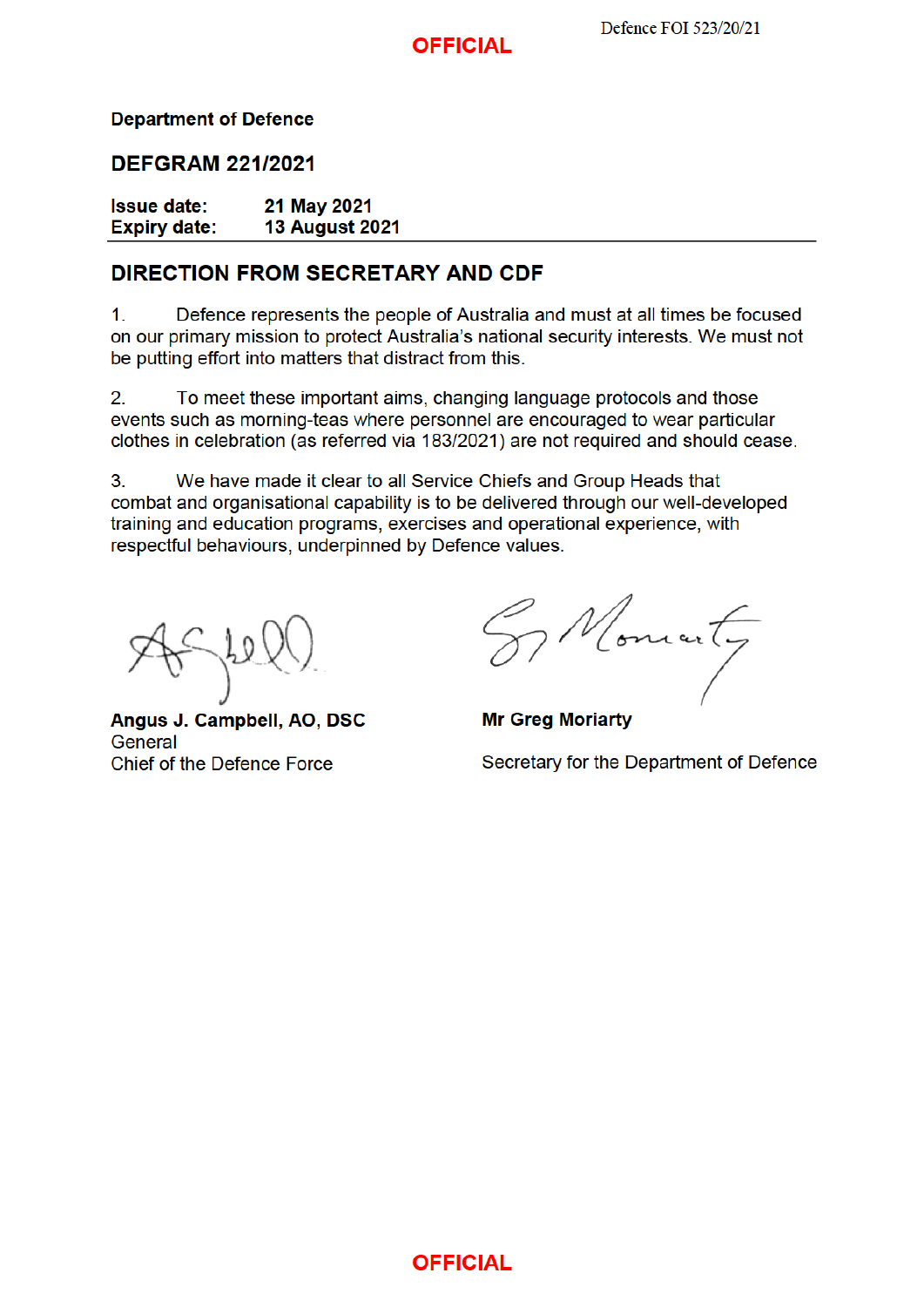| Subject |  |
|---------|--|
| Date:   |  |

**Subject:** RE: MS21-001334 Defence Events of Significance and Importance- MINDEF Signed [SEC=OFFICIAL] **Date:** Friday, 28 May 2021 2:33:17 PM

### **OFFICIAL**

Thanks very much 822

IMPORTANT: This email remains the property of the Department of Defence. Unauthorised communication and dealing with the information in the email may be a serious criminal offence. If you have received this email in error, you are requested to contact the sender and delete the email immediately.

**From:** s22

**Sent:** Friday, 28 May 2021 1:13 PM

**To:** s22

**Cc:** s22

**Subject:** MS21-001334 Defence Events of Significance and Importance- MINDEF Signed [SEC=OFFICIAL]

### **OFFICIAL**

Hi s22

So that there is no delay in this document getting to you please find attached a scanned copy with MINDEF's sign off.

Please note MINDEF's comment:

*"Please ensure ASD and other groups across the portfolio adheres to this same practice."* This document has been scanned into PDMS and the HC destroyed. Please let me know if there is anything I can help you with. Cheers,

s22

IMPORTANT: This email remains the property of the Department of Defence. Unauthorised communication and dealing with the information in the email may be a serious criminal offence. If you have received this email in error, you are requested to contact the sender and delete the email immediately.

s22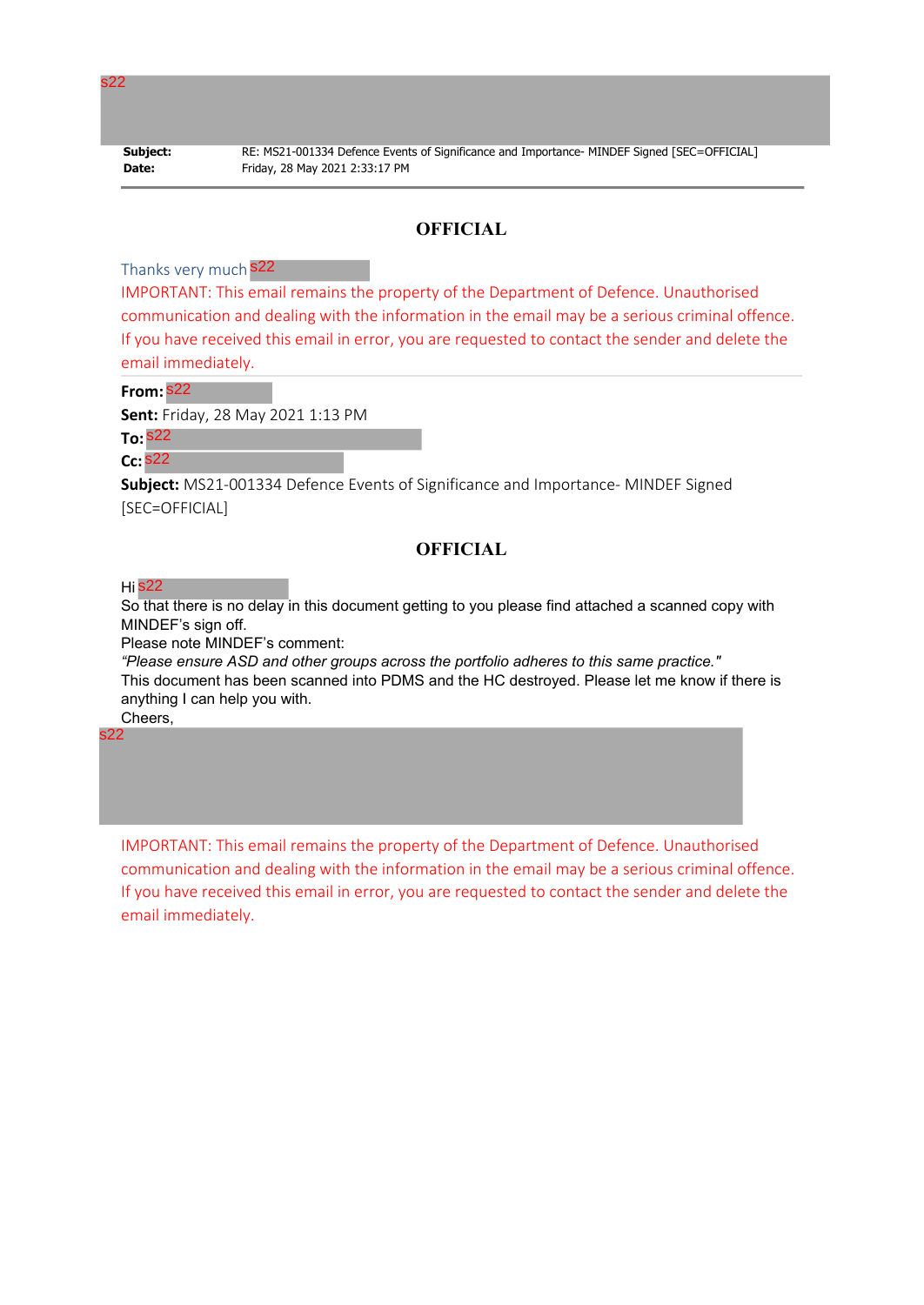

**Australian Government** 

**Department of Defence** 

# Submission

For decision

PDMS Ref. Number MS21-001334 Date of Clearance: 26 May 2021

| To | <b>Minister for Defence</b> |
|----|-----------------------------|
|    |                             |

**Defence Events of Significance and Importance** Subject

Urgent - as per discussions with your office. **Timing** 

| <b>Recommendations</b>                                                                                                |                               |
|-----------------------------------------------------------------------------------------------------------------------|-------------------------------|
| That you:                                                                                                             |                               |
| 1. agree Defence's participation in the events of significance and<br>importance as listed at Attachment A.           | agreed ) not agreed           |
| agreed) not agreed<br>2. agree Defence releasing a Joint Directive, outlining how the<br>events will be acknowledged. |                               |
| 3. note Defence will amend internal policy and directives to<br>reflect this approach.                                | noted / please discuss        |
| <b>Minister for Defence</b>                                                                                           |                               |
| s22<br><b>Signature</b>                                                                                               | Date: $^{29}$ / $^{25}$ /2021 |

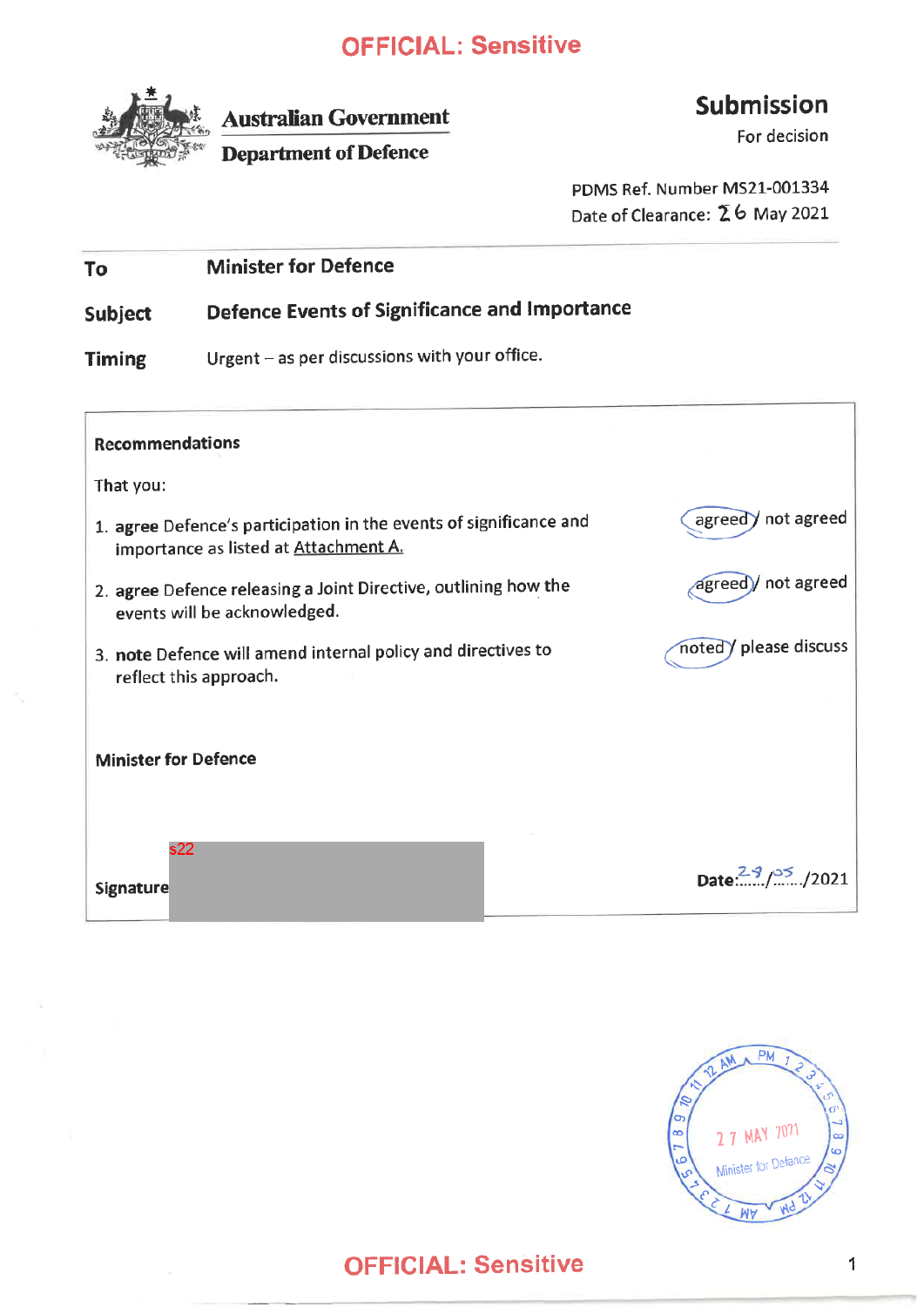|                    |                  |                                                                                                 | <b>Minister's Comments</b>                                |                                                                                                |
|--------------------|------------------|-------------------------------------------------------------------------------------------------|-----------------------------------------------------------|------------------------------------------------------------------------------------------------|
|                    |                  |                                                                                                 |                                                           | The ensure ASS + other groups across<br>the postfolis adhere to this same<br>practice. Touch : |
| Rejected<br>Yes/No | Timely<br>Yes/No | Relevance<br>$\Box$ Highly<br>relevant<br>$\Box$ Significantly<br>relevant<br>Not relevant<br>п | Length<br>Too long<br>Right length<br>□<br>Too brief<br>П | Quality<br>Poor 12345 Excellent<br><b>Comments:</b>                                            |

### **Key Issues**

- 1. As per your direction on 21 May 2021, the Secretary and the Chief of the Defence Force (CDF) issued a direction outlining that Defence must at all times be focused on our primary mission to protect Australia's national security interests, and any effort into matters that distract from this are not required and must cease.
- 2. Moving forward, and in line with the above, Defence proposes to acknowledge the events listed at Attachment A. With your agreement to this approach, Defence will then release a Secretary and Chief of the Defence Force Joint Directive outlining how these events will be acknowledged, allowing for appropriate planning and communication of these events.
- 3. To achieve Defence's objectives and build capability, these events of significance are proposed on the basis of four categories: national commemorations, culture, workforce and families. The events within each category reflect Australian Government policy or long standing Government/Defence support.
- 4. Defence proposes the following points will direct how the events at Attachment A will be planned and executed:
	- Participation is not to detract from the development or delivery of Defence capability.
	- Participation is to be consistent with ceremonial and dress manuals and other extant guidance.
	- Participation is to be consistent with Defence values and behaviours.
	- Consumption of Defence resources to be commensurate with the significance of the event and appropriate expenditure of public monies.
	- Events are to be inclusive and open to all personnel, subject to operational requirements.
	- The conduct of the activity should reflect positively on Defence's reputation.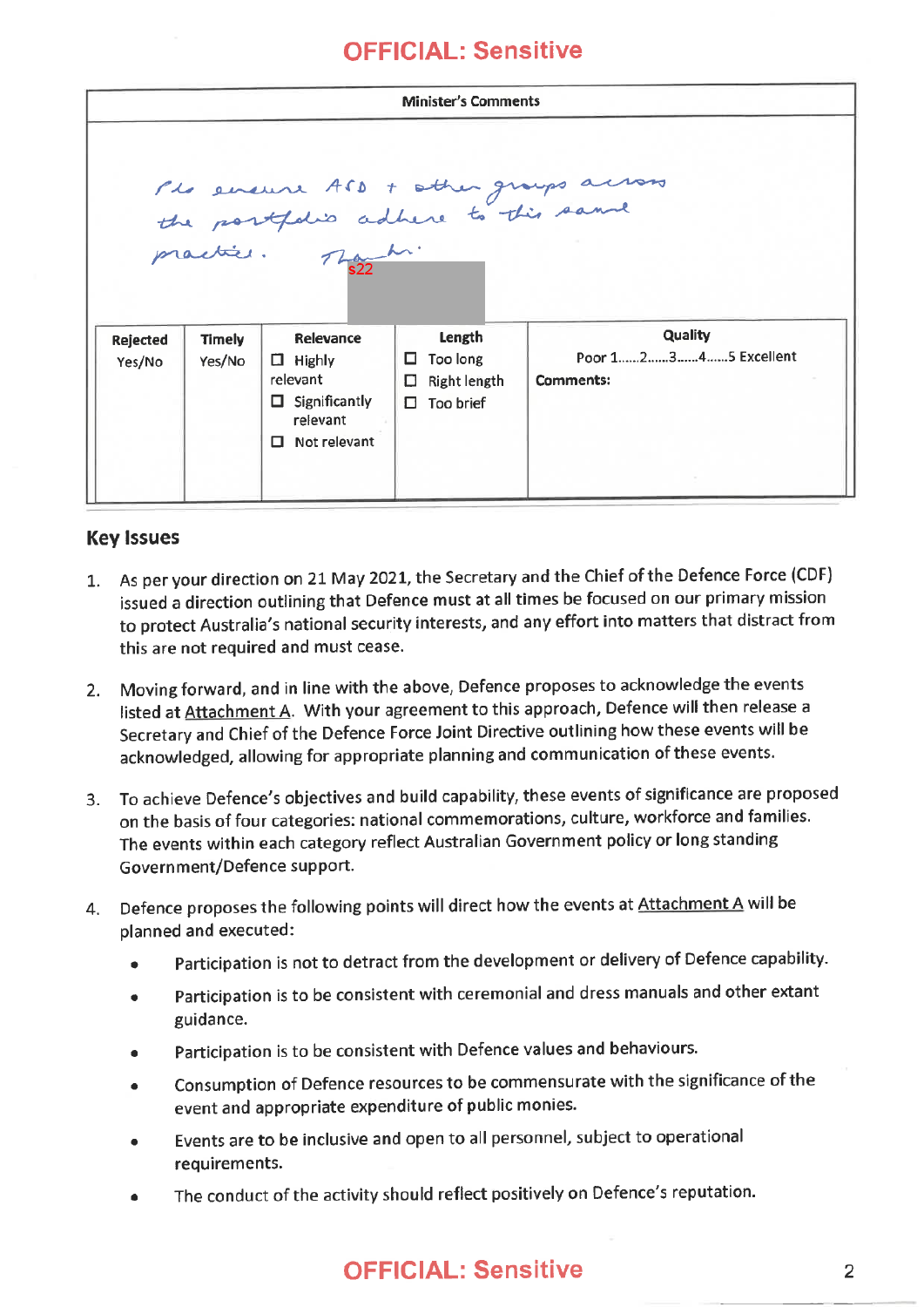5. To ensure compliance with this approach, the Secretary and CDF have directed that all planning and communication materials supporting days of significance or related issues on diversity and inclusion must be approved by the Associate Secretary.

s22

#### s22

11. The following Defence Groups and Services were consulted on this submission:

- Army  $\bullet$
- Air Force
- Navy
- Joint Capabilities Group
- Vice Chief of Defence Force
- Ministerial and Executive Coordination and Communication  $\bullet$
- **Chief Financial Officer**  $\bullet$
- Defence Legal.  $\bullet$

## **Consultation - Secretary/CDF**

12. The Secretary and CDF have been consulted on this submission.

### **Sensitivities**

13. Changes to the policy and guidance are likely to be of interest to the media.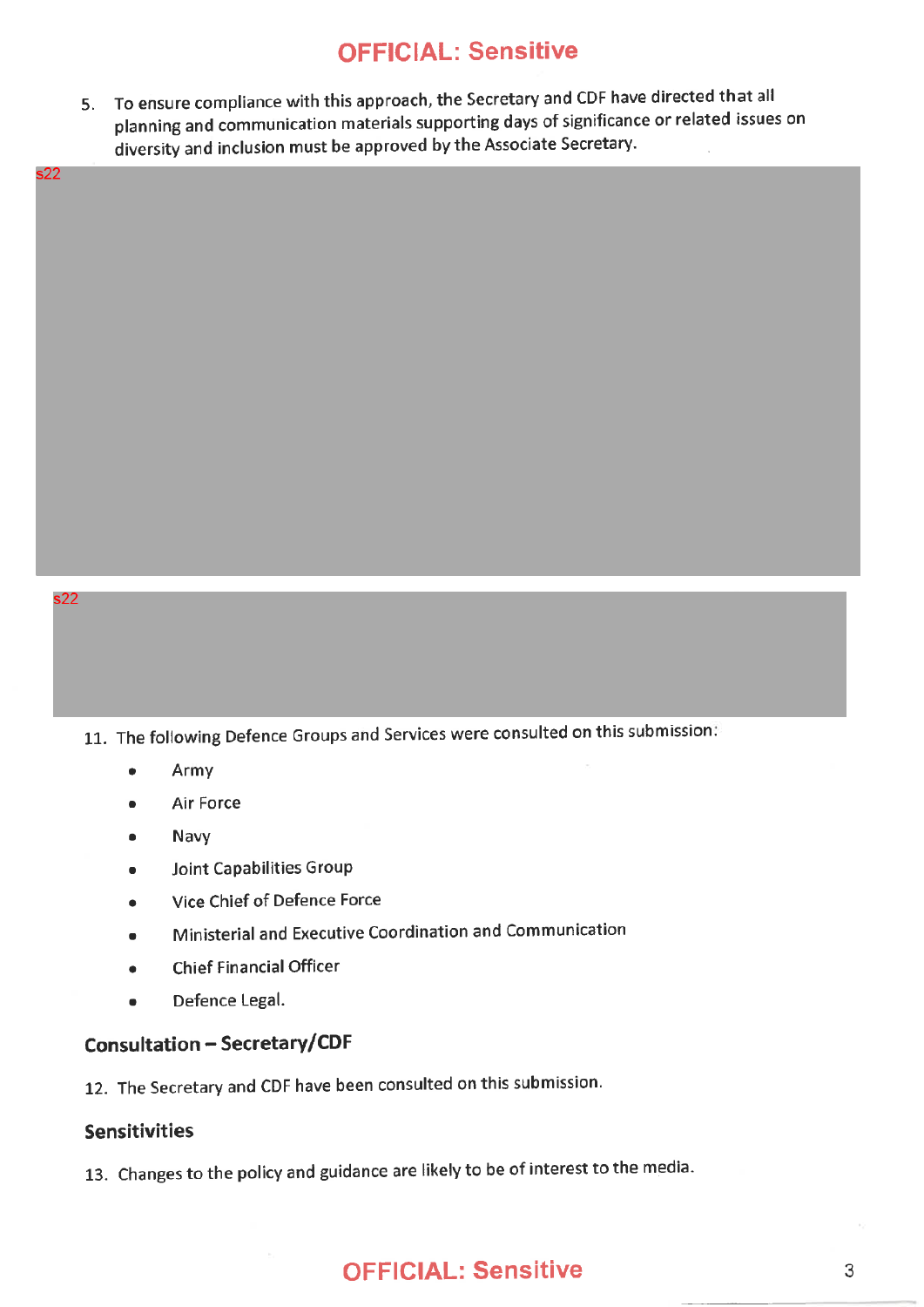

 $\overline{\phantom{a}}$ 

### **Attachments**

| <b>Attachment A</b>                    | Proposed Defence Events of Significance and Importance                         |
|----------------------------------------|--------------------------------------------------------------------------------|
| <b>Authorising Officer</b>             |                                                                                |
| s22.<br>Cleared by:                    |                                                                                |
| Katherine Jones<br>Associate Secretary |                                                                                |
| Date: 26/05/2021<br>s22                |                                                                                |
|                                        | s22<br>Contact Officer: Justine Greig, Deputy Secretary, Defence People Group, |

Through: 2% asc 24/s

CC: Assoc Sec, VCDF, CA, CN, CAF, CJC, FASMECC, Chief Counsel, CFO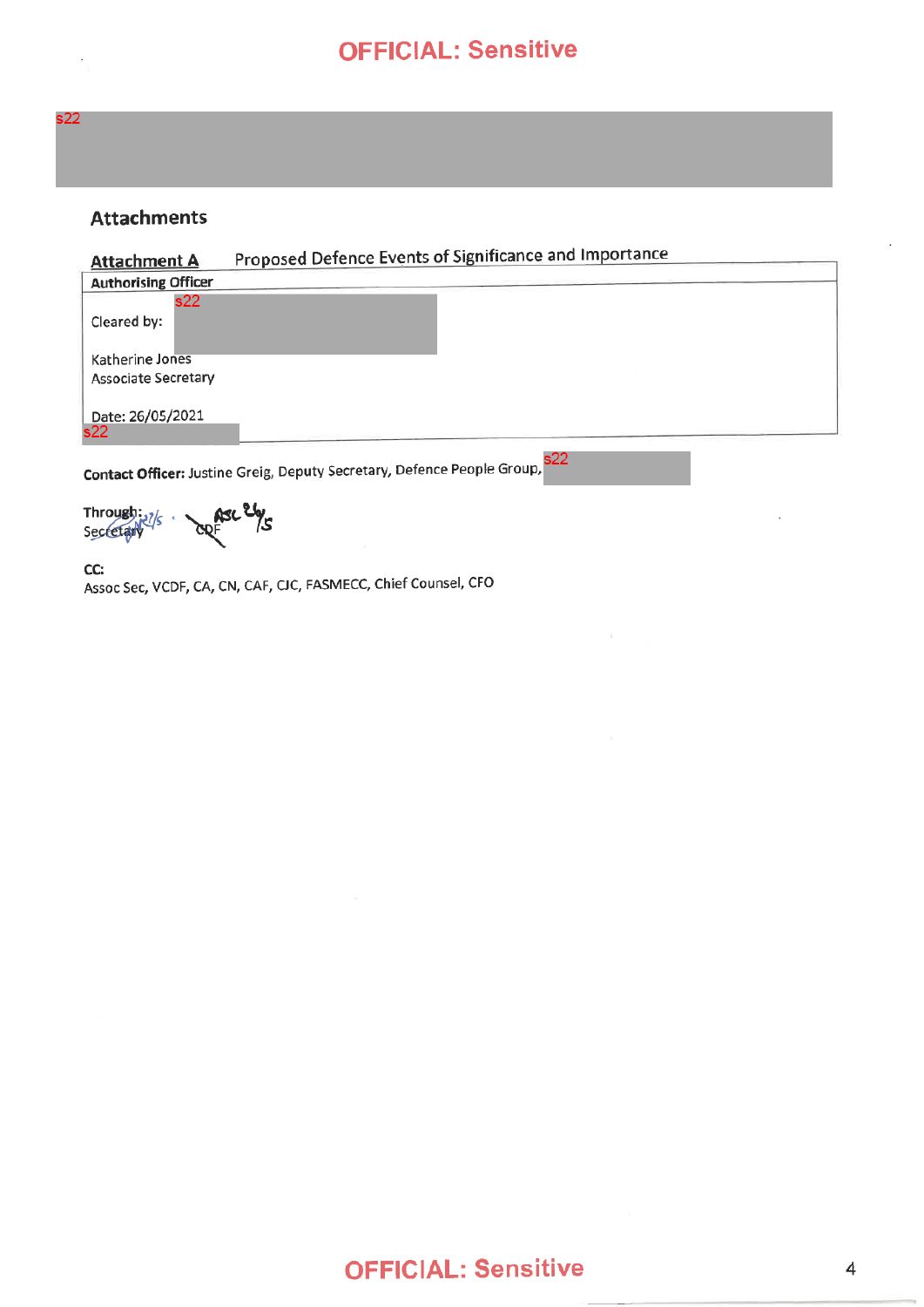**Attachment A** 

Defence Events of Significance and Importance

s22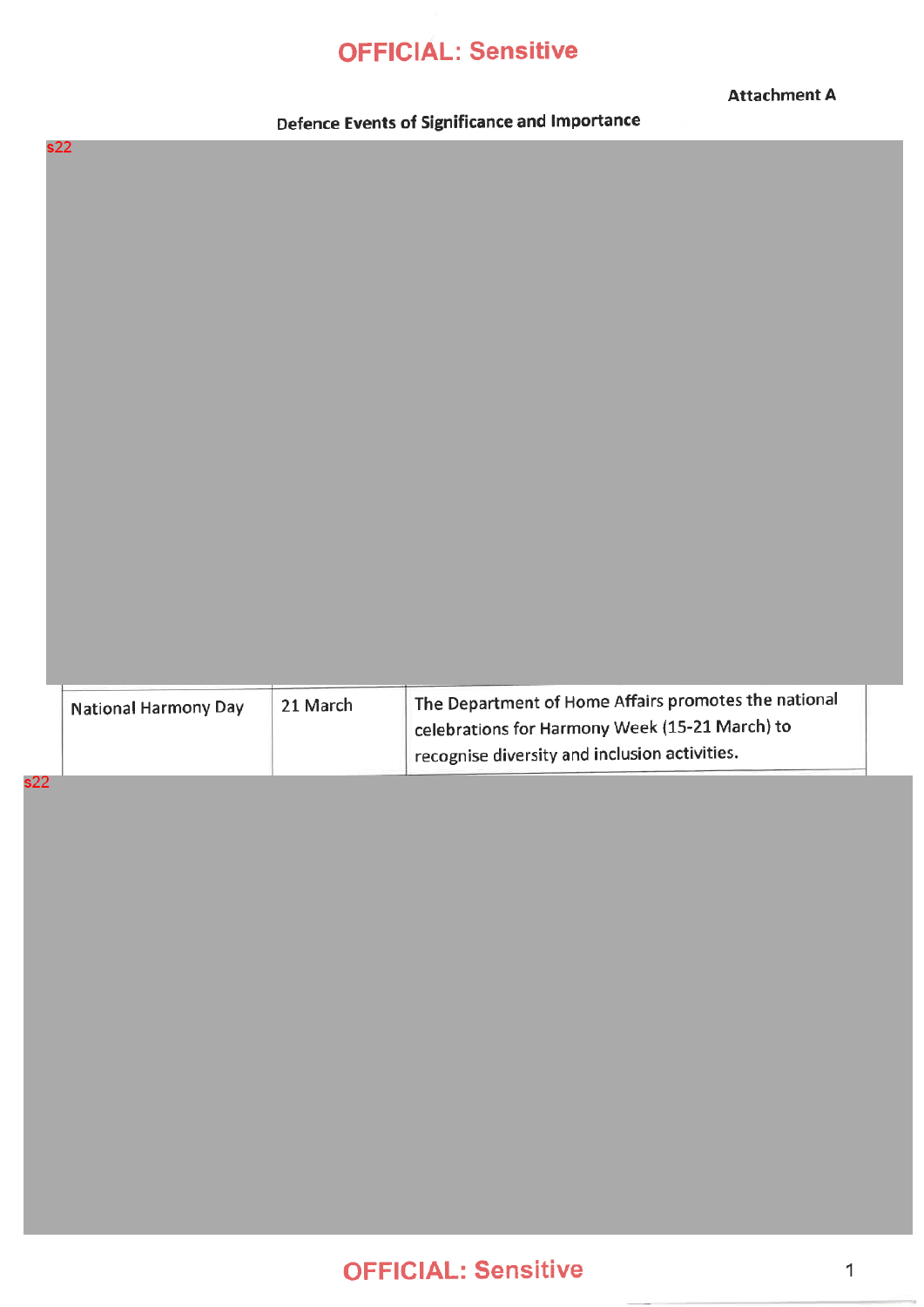| Sydney Gay and Lesbian<br>19 February<br>Mardi Gras<br>s22 | Australian Defence Force members have marched in the<br>Sydney Gay and Lesbian Mardi Gras since 1996 in an<br>unofficial capacity. In 2013, Defence officially allowed its<br>Australian Defence Force members to march in uniform, a<br>practice that still continues annually. Australian Public<br>Service employees are also able to march. The ABF and<br>AFP also march. |
|------------------------------------------------------------|--------------------------------------------------------------------------------------------------------------------------------------------------------------------------------------------------------------------------------------------------------------------------------------------------------------------------------------------------------------------------------|
|------------------------------------------------------------|--------------------------------------------------------------------------------------------------------------------------------------------------------------------------------------------------------------------------------------------------------------------------------------------------------------------------------------------------------------------------------|